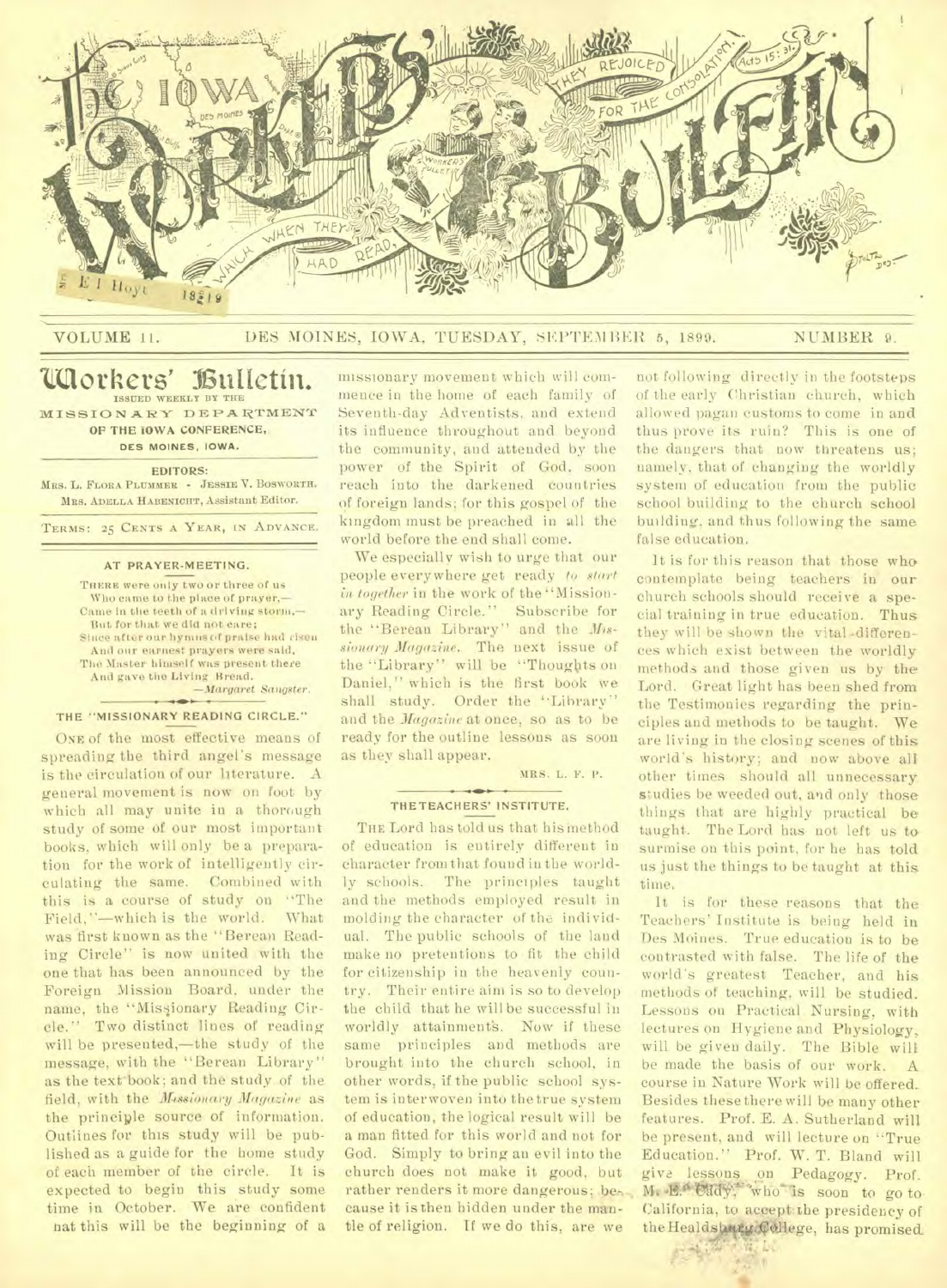to stop in Des Moines, and will give instruction on "God's Works. " Here is an exceptional opportunity for all who are interested in true education to learn these principles. A uniform outline of work is to be planned for the coming year. sothat the work will have order. Otherwise there is danger of making the public school the standard, and imitating it.

The Institute begins Sept. 5, but the date of entry will not be closed until Sept. 11. All who are interested in church school work should be present, especially those who expect to en- -gage in it this fall. "God wants teachers in our schools to be efficient." "Teachers may suppose that they can teach in their own wisdom, retaining -their human imperfections; but Christ, the divine Teacher, whose work is to restore to man that which was lost through the fall, *sanctified himself to Ms work."* These words plainly show us the necessity of a preparation.

J. J. THOMAS.

#### $\overline{\phantom{m}}$ **'COLUMBUS JUNCTION CAMP-MEETING.**

*Dear Brethren in South-eastern Iowa:*  As the different meetings are announced in the **BULLETIN,** I wonder how many think of God's words, which are especially applicable to us "upon whom the ends of the world are come:'' "Gather yourselves together, ....0 nation not *desired:* before the dceree bring forth, ... before the fierce anger of the Lord come upon you.... Seek ye the Lord, all ye meek of the earth; ... . seek righteousness, seek meekness: it may he ye shall be hid in the day of the Lord's anger." Zeph. 2:1-3. What class of people are not .desired?—"If ye were of the world, the world would love his own: but because -ye are not of the world, but I have chosen you out of the world, therefore the world hateth you." Jno. 15:18, 19. Not only is it said that the world does not desire the people of God, but that it hates them. What decree is this? The Lord tells us in Rev. 22:11: "He that is unjust, let him be unjust still: and he which is filthy, let him be filthy still: and he that is righteous, let him be righteous still: and he that is holy, let him be holy still." 0 dear brethren, how many of us are ready for this decree to go forth? How many of us are righteous and .holy?

-"Let us hold fast the profession of bur faith without wavering; .... and let us consider one another to provoke unto love and to good works: not for-

saking the assembling of ourselves together, as the manner of some is; but exhorting one another: and so much the *more,* as ye see the day approaching." Heb. 10: 23-25. Is the day approaching? "He is near, even at the door." Matt. 24: 33 (margin). "He will finish the work, and cut it short in righteousness." Rom. 9:28. So if we are the Lord's when he finishes his work, we mast have righteousness; for that is the way his work is to be finished. On page 7, "Special Testimonies for our Ministers," this very solemn warning is found: "There is never a time to sin; it is al ways perilous to continue in transgression; but in a special sense is this true at the present time. We are now upon the very borders of the eternal world .. .. Now let every person search his own heart, and plead for the bright beams of the Sun of Righteousness to expel all spiritual darkness, and cleanse from all defilement." On page 9 we read: "0, the end is near! Who is ready for Christ to rise from his throne, to put on the garments of vengeance? Whose names are registered in the Lamb's book of life?... Your objectionable phases of character must be given up, and you must be clothed with the garments of Christ's righteousness." 'Then they that feared the Lord spake often one to another, and the Lord hearkened and heard it.... And they shall be mine saith the Lord of hosts, in that day when I make up my jewels." Mal. 3: 16, 17. How could they speak one to another if they were not together? So Paul says, "Forsake not the assembling of yourselves together, ... and so much the *more* as ye see the day approaching." We fear (love) the Lord, do we not, brethren? Then we will speak often one to another. The Lord says: "Blow the trumpet in Zion..... call a solemn assembly: gather the people (Who?—They that are not desired), sanctifiy the congregation, assemble the elders, gather the children. " Joel 2:15, 16. In Matt. 6:33 Christ tells us to "seek first the kingdom of God and his righteousness.'' Righteousness will surely be found if we seek for it with all our heart.

We have a very pleasant location for the meeting, only about three-quarters of a mile from the depot. The railroad accommodations are'splendid, as there are twelve or more passenger trains daily. Let all who can come, and let those who "stay by the stuff" pray that this occasion may be one of great refreshing. Sept. 26 to Oct. 1 is the time appointed. Begin to get ready now, and bring your friends up to the feast with you.

E. H. **ADAMS.** 

# FIELD REPORTS.

## **GRAVITY AND CLEARFIELD.**

**WE** have closed our meetings at Gravity, and have commenced meetings at Clearfield, Taylor Co. We did not think the interest sufficient for us to stay longer at Gravity. Some seeds of truth were sown by the meetings, and by reading matter distributed in the city and country, which we hope and pray may be watered by the Spirit of God. We have now (Sept. 1) held eight meetings in Clearfield, with an increasing interest. Bro. Andrew W. Johnson was compelled to return home from Gravity on account of ill health. Bro. C. W. Neal is now with us in the work at this place. Address us as below. C. A. WASHBURN,

J. 0. **BEARD.** 

*Clearfield, Taylor Co.* 

## **STORY CITY.**

**WE** are glad to report that we are still in the good work. Last Sunday night the tent was crowded, and many listened outside. The subject was "The Seven Last Plagues." Since our last report, others have taken their stand for the truth. Last Sabbath we had a very good meeting, and our hearts were cheered by the testimonies to the goodness of God.

*Sept. 1.* N. C. **BERGERSEN, PETER LINDAHL.** 

#### **LADOGA AND SHARPS.**

**WHILE** engaged in tent labor at Gravity, I found time one Sabbath to attend the quarterly meeting at Ladoga. The ordinances were celebrated, and one was received into the church. I also met with the church at Sharps on two Sabbaths. At the last meeting at that place, two were added to the church. One of these desires baptism at the earliest opportunity.

*Sept. 1.* C. A. **WASHBURN.** 

# **CRESTON.**

**DURING** the past month, the Lord has moved upon the hearts of our friends, to supply us with an organ, song books, a nice blackboard, and many other conveniences for our Sabbath-school. We also have much larger rooms for the children's meetings. We wish to thank all who have sent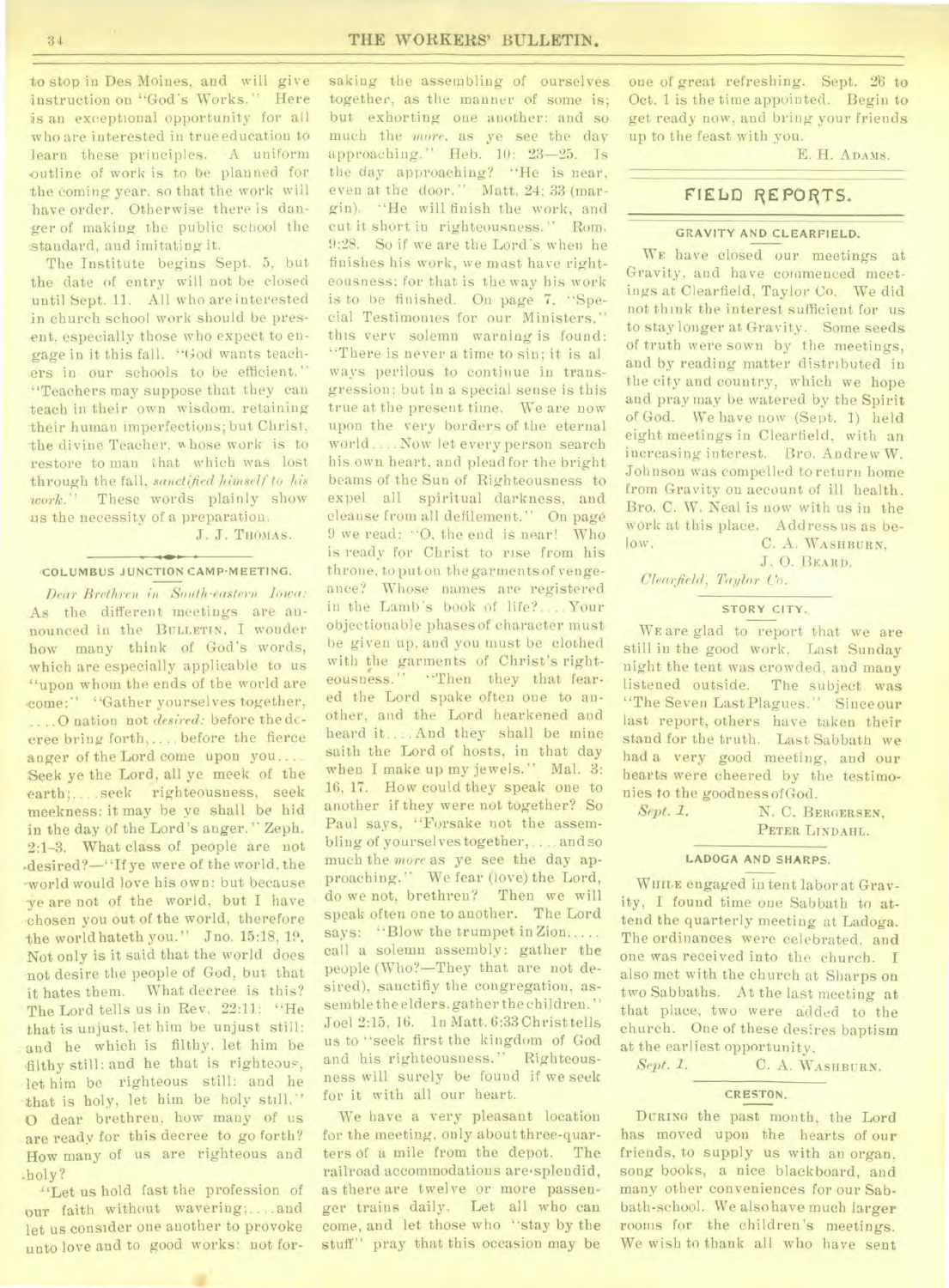papers for them. Our cottage meetings are well attended. Yesterday as we closed the service, two new appointments were made for readings. After having a lesson on "The Law of •God," one lady said, "I am more of an Advent than anything else." There is some prejudice here as elsewhere. One party after examining "Heraldsof the Morning" said he would not give 25 cents per hundred for the book. He wants nothing but fiction. There has been a remarkable conversion here this week. The case of a gentleman with whom Bro. Lamb has been laboring was presented before the Lord at prayer meeting, and afterwards he said that the Lord had given him the victory over strong drink. He has studied carefully "Steps to Christ," and is now rejoicing in God's keeping power. We often say, "There is nothing too hard for the Lord," and we believe that he will give a burden to the -ones he desires to labor in this part -of his vineyard. MINNIE BEAMAN.

*614 N. Vine St.* 

## DUBUQUE,

OUR work took rather a new turn when we came back from the campmeeting. Some of those who had taken .hold of the truth before we left, had persuaded some of their friends to have readings on our return. Instead of one family, we would generally have a room full. Instead of evening readings, we held cottage meetings, and while speaking to those inside, others who had not the courage to come in, would stand outside by the open windows and listen. Is not this similiar to the course of Nicodemus?

A man and his wife who had gone deep into Spiritualism,—he one of their .strong mediums, and she raised a Catholic,-have decided to obey the truth, and have given their order for the *Review.* A doctor's wife, who would not let my wife come to her house to give readings to her daughterin-law, whose mother was a Sabbathkeeper, was persuaded to come to our meeting one night. She became interested, and after a few days sent us word to come and hold meetings at her house. Becoming convinced of the truth, but still unwilling to give up, she invited us to meet her minister at her house. When he was compelled to acknowledge that man and not God changed the Sabbath, she decided that she would obey God.

We have secured the Baptist church •on the corner of Twelfth and Main streets, in which to hold our weekly services. This is one of the best locations in the city. Since Sister Beaman left, a young lady with whom she had been holding readings has be\_ gun to observe the Sabbath, and has decided to consecrate her life to missionary work. My wife and Sister Martha Lenz spend considerable time each week among those not acquainted with our work,-often making from twenty to thirty visits a day,—soliciting for readers, canvassing for the *Signs,* selling orloaning tracts, distributing our periodicals, seeking to leave in each house some ray of light, which, if followed up, would lead into the full light of the third angel's message. Sister Lenz has a good class of readers, and the Lord is blessing her work. My wife has more appointments than she can fill, most of which are among prominent citizens. Many who a year ago would not permit us to enter their homes, have been watching the progress of the work, and are convinced that it is of the Lord. These have asked for readings, without being solicited.

The little company here have been made sad by the death of Sister Joseph's husband. The funeral service was conducted by the writer, at the time of our regular Sabbath services. Words of admonition were spoken to the living from the text, "Prepare to meet thy God."

G. R. HAWKINS.

# **TtlE BOOK WORK.**

## FROM THE CANVASSERS.

NETTIE E. BROWN, BLOOMFIELD: "I realize more than ever before the great importance of the work. We find many who are rejecting the truth, and others who are anxious to hear more of it. I cannot express how thankful I am that the Lord has given me a part in his closing work. It is my earnest prayer that I may be a living examplefor him, and that I may be the means of bringing many to him."

A. J. SCOTT, CENTERVILLE: "I had much better success in delivering than I expected. I had orders for nearly two hundred books, scattered over considerable territory; but I lost only a few orders, and sold all surplus books. This is the best mission field I have ever worked, and I find many interested people. I never have enjoyed my work better than now."

MR. AND MRS. C. E. VOSBURGH, LOGAN:

"Another canvasser has been here before us, but we believe there are those here to whom the Lord desires to have the truths contained in our books, presented. Although the way looks dark at times, we know that Jesus has traveled the way before us, and that he will go over it again with us."

WE have received a few orders for "Steps to Christ" in the foreign languages, paper binding. The English edition only of this book is bound in paper. Canvassers, please remember this in taking orders.

THE canvassers will be pleased to know that "Coming King" and "Heralds of the Morning" are both now ready in the German language.

#### CANVASSING REPORT FOR WEEK ENDING AUG. 25, 1899.

| Hrs.                                                       |                      | Ord. Val.       |
|------------------------------------------------------------|----------------------|-----------------|
| THE COMING KING,                                           |                      |                 |
| H. B. Tilden, Grinnell 35                                  | 11                   | \$11.00         |
| Mrs. H. B. Tilden, New Sharon, 22                          | $\frac{4}{3}$        | 4.00            |
| Susan Haskell, Bloomfield 12                               | $\overline{7}$       | 7.00            |
| $\lambda$<br>Nettie Brown.<br>12                           | $\boldsymbol{\beta}$ | 3.00            |
| R. L. Bennett, Orchard 2                                   | $\mathbf{I}$         | 1.00            |
| Belle Rowland, Waterloo  7                                 | $\overline{2}$       | 2.00            |
| Dora Rasmussen, Jacksonville 5                             | $\overline{2}$       | $-00$           |
| Pearl D. Bascom, Independence, 45                          | 23                   | 24.00           |
| Christine Henricksen. "<br>41                              | 22                   | 22.00           |
| "Mary Haskell. Brooklyn.  43                               | 10                   | 10.00           |
| "Cora Countryman, "<br>35                                  | 10                   | 10.00           |
| J. S. Fry, Montezumn20                                     | $6\phantom{1}6$      | 6.00            |
| Ervin W. Warner, Bethlehem 58<br>Jesse R. Marsh, Orchard11 | 13                   | 13.00           |
| Mrs. C. E. Vosburgh, Logan 19                              | $\overline{0}$       |                 |
|                                                            | $5\overline{)}$      | 6,25            |
| PROPRECIES OF JESUS.                                       |                      |                 |
| C. E. Vosburgh. Logan45                                    | 6                    | \$10.50         |
| Lewis Hilliard. Algona 41                                  | 19                   | 33.75           |
| Henry Baetke, Radcliffe 26                                 | -6                   | 11.75           |
| HERALDS OF THE MORNING.                                    |                      |                 |
| Olive Lefave, Hawarden24                                   | 12                   | \$15.25         |
| C. A. Anderson. Pilot Mound45                              | 16                   | 20.50           |
| Lloyd Manfull, Waterloo,  20                               | 10                   | 13.00           |
| $\mathbf{W}$<br>A. F. French,<br>5                         | $\overline{2}$       | 2.50            |
| PROPHECIES OF JESUS AND COMING KING.                       |                      |                 |
|                                                            |                      |                 |
| Burton Church, Bethlehem27                                 | $\overline{4}$       | \$4.00          |
| GREAT CONTROVERSY.                                         |                      |                 |
| E. A. Warner, Waterloo14                                   | 2                    | $$6.00$ =       |
| GREAT CONTROVERSY AND SUNSHINE AT HOME.                    |                      |                 |
|                                                            | 11                   | 16.75           |
|                                                            |                      |                 |
| DANIEL AND THE REVELATION.                                 |                      |                 |
| S. M. Holly, Des Moines 40                                 | 20                   | \$52 50         |
| MISCELLANEOUS.                                             |                      |                 |
| Mae Kephart. Stuart14                                      | $\mathbf{S}$         |                 |
| P. W. Atkinson, Ringsted , 50                              | 8                    | \$2,50<br>16.15 |
| S.B. Kephart, Stuart  48                                   | 13                   | 22.00           |
| DELIVERIES.                                                |                      |                 |
|                                                            |                      |                 |
| Books. Value,                                              |                      | Lost.           |
|                                                            | \$2.00               | $\mathbf{u}$    |
| Christine Henricksen 1                                     | 1.00                 | $\overline{0}$  |
| H. F. Lamb, Onawa 1                                        | 5.00                 | $\overline{0}$  |
| Mae Kephart  5                                             | 1.50                 | $\overline{0}$  |
|                                                            | 1.00                 | 0               |
| SUMMARY.                                                   |                      |                 |
|                                                            |                      | -30             |
| 14 15.                                                     |                      | 256             |
|                                                            |                      |                 |
| " helps sold  \$51.57<br>A.                                |                      |                 |
|                                                            |                      |                 |
| Value of deliveries                                        |                      | \$10.50         |

\*Two weeks.